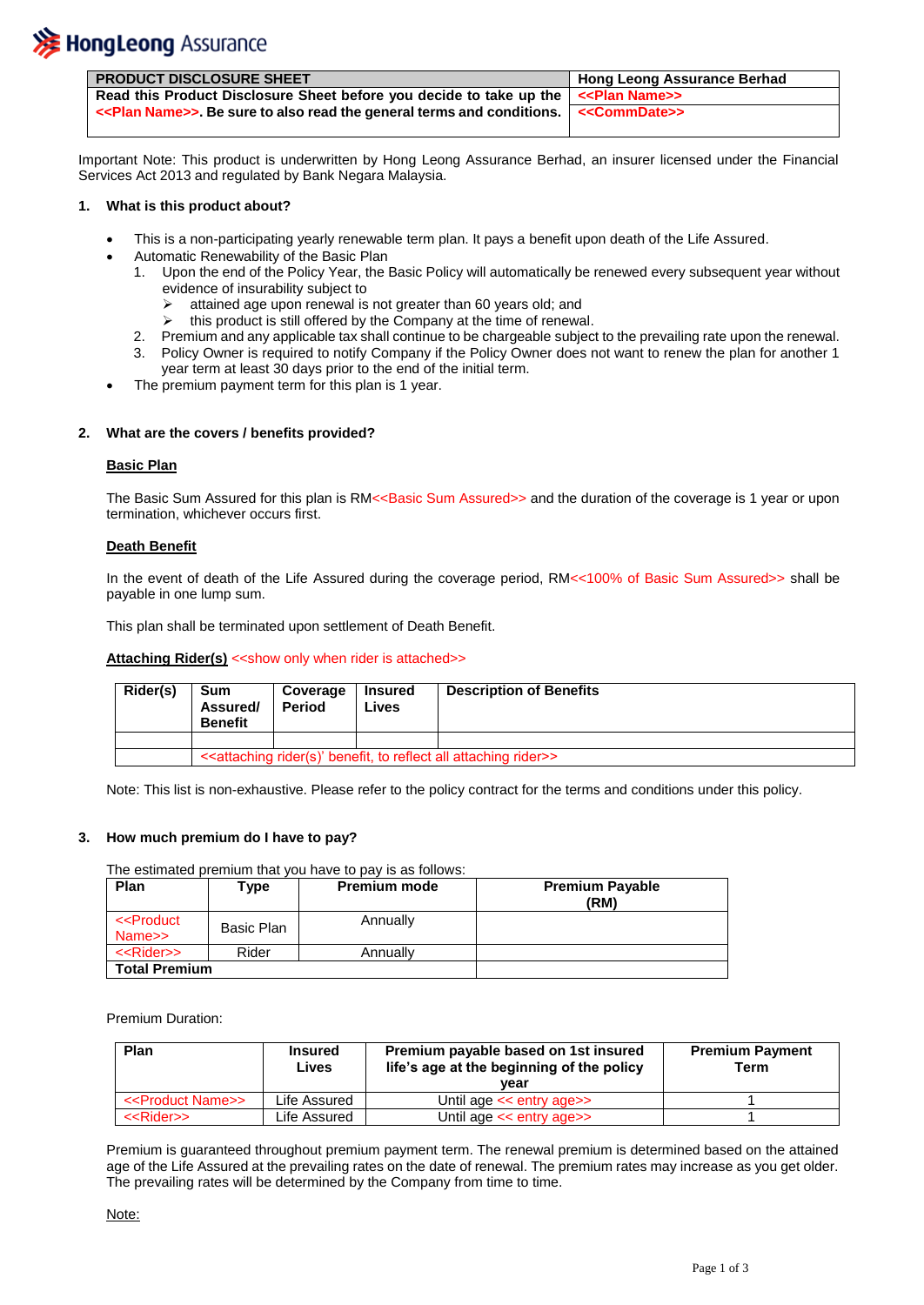

- It is important that you receive and keep the receipt(s) of your payments as proof of payment of premiums.
- Riders are optional and can provide additional protection or enhance existing benefits payable under your basic policy.
- Upon the end of the Rider Year, the Rider(s) will automatically be renewed every subsequent year without evidence of insurability subject to
	- attained age upon renewal is not greater than 60 years old; and
	- $\triangleright$  this product is still offered by the Company at the time of renewal.
- Premium and any applicable tax shall continue to be chargeable subject to the prevailing rate upon the renewal.
- Policy Owner is required to notify Company if the Policy Owner does not want to renew the plan for another 1 year term at least 30 days prior to the end of the initial term.

## **4. What are the fees and charges I have to pay?**

No commission is payable for this product. However, we will utilize a portion of your premium as marketing fee/ referral fee/ any other types of promotional-related fee.

### **5. What are some of the key terms and conditions that I should be aware of?**

- Importance of disclosure you must disclose all material facts such as medical condition, and state your age correctly.
- Free-look period you may cancel your policy by returning the policy within fifteen (15) days from the date of delivery of the policy. The Total Relevant Amount Payable that you have paid (less any medical fee incurred) will be refunded to you.
- You should satisfy yourself that this plan will best serve your needs and that the Total Relevant Amount Payable under this plan is an amount you can afford.
- The coverage will cease on the day after the expiry date and liability of the insurance company shall cease immediately after the expiry date.
- There are provisions for nomination and assignment. Please be advised to nominate a nominee and ensure that the nominee is aware of the policy that you have purchased.
- Please note the likely implications of switching policy from one insurer to another or transferring from one type of insurance plan to another – for example, you may be subject to new terms and conditions of the new policy or of the new insurer.
- All applications are subject to underwriting approval.

Note: This list is non-exhaustive. Please refer to the policy contract for the terms and conditions under this policy.

#### **6. What are the major exclusions under this policy?**

#### **A) Basic Plan**

#### **Death Benefit**

If the Life Assured, whether sane or insane, commits suicide within twelve (12) months from the Issue Date or the Reinstatement Date, whichever is later, this Policy shall become void and we shall return the Total Relevant Amount Payable paid without interest after deducting any amount due to us under this Policy.

#### **B)** Attaching Rider(s) << show only when rider is attached>>

| Rider(s) | <b>Insured Lives</b>              | <b>Exclusions</b> |  |
|----------|-----------------------------------|-------------------|--|
|          |                                   |                   |  |
|          | << to reflect all attaching rider |                   |  |

Note: This list is non-exhaustive. Please refer to the policy contract for the full list of exclusions under this policy.

## **7. Can I cancel my policy?**

# **A) Basic Plan**

You may cancel the policy by giving a written notice to Hong Leong Assurance Berhad.

#### For Perlindungan Tenang Voucher Redemption

For any cancellation during free-look period, no cash refund will be provided. However, you can reuse your Perlindungan Tenang Voucher on the next purchase of any Perlindungan Tenang products.

#### For non-Perlindungan Tenang Voucher Redemption